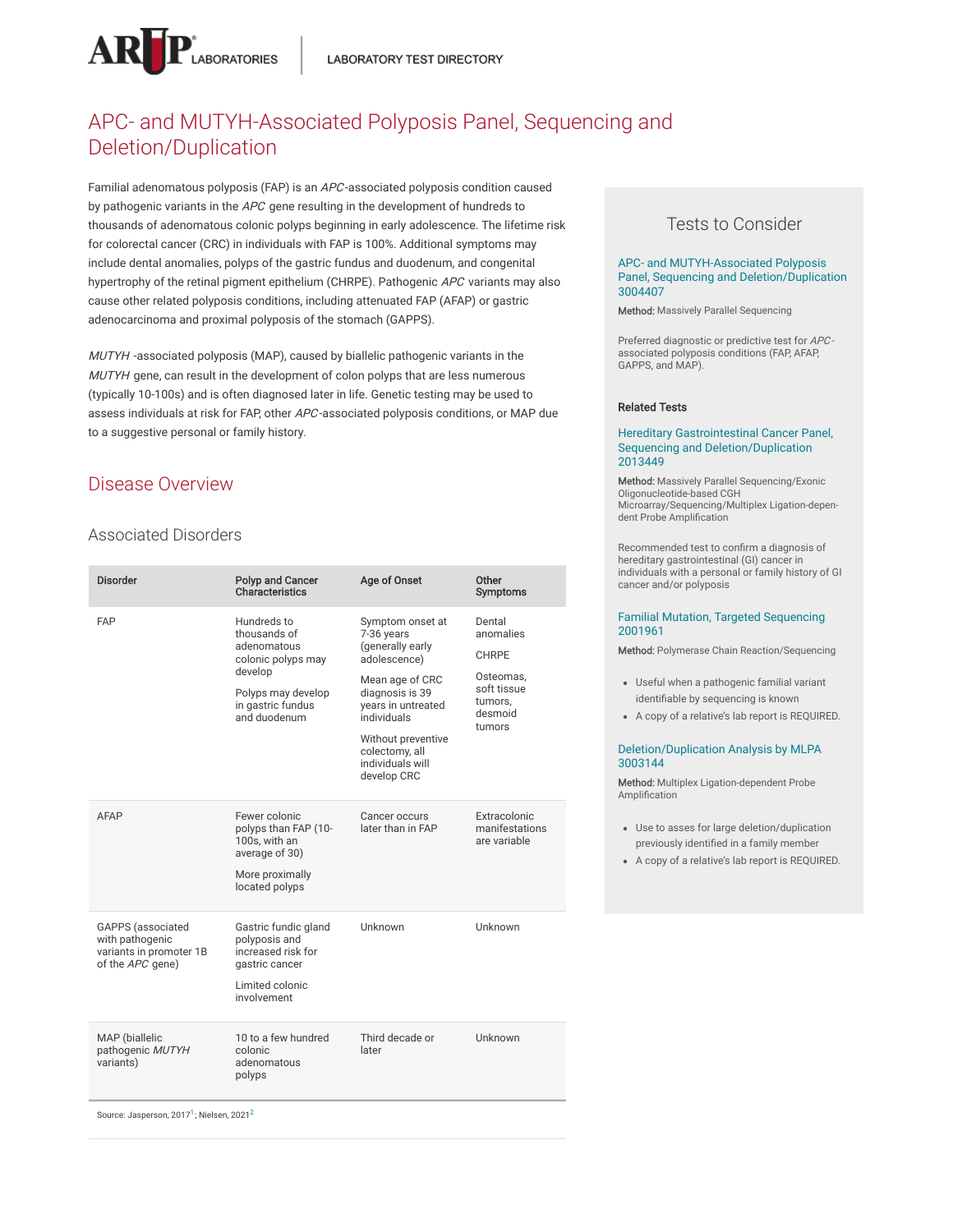# **Genetics**

### Genes

APC (NM\_000038, NM\_001127511 Exon 1b only) and MUTYH (NM\_001128425)

For more information, see the Genes [Tested](#page-3-2) table

### Penetrance

Classic FAP: [1](#page-3-0)00% incidence of CRC in untreated individuals<sup>1</sup>

#### MAP:

- 43-63% incidence of CRC by age  $60^2$  $60^2$
- 80-90% lifetime risk of CRC<sup>[2](#page-3-1)</sup>

### Etiology

FAP is estimated to account for 0.5% of CRC cases. $^1$  $^1$ 

MAP is estimated to account for 0.7% of all CRC cases.<sup>[2](#page-3-1)</sup>

### Prevalence

FAP: Approximately [1](#page-3-0) in 6,850 to 1 in 31,250 individuals have FAP. $1$ 

MAP: Approximately 1 in [2](#page-3-1)0,000 to 1 in 60,000 individuals have MAP<sup>2</sup>; approximately 1% of White individuals are predicted to carry a single pathogenic MUTYH variant.<sup>[2](#page-3-1)</sup>

#### Inheritance

APC is autosomal dominant. $^1$  $^1$ 

 $MUTYH$  is autosomal recessive. $^2$  $^2$ 

### De Novo Variants

APC : 20-25% of individuals with FAP have a de novo pathogenic variant. $^3$  $^3$ 

20% of individuals with apparent de novo variants in APC have somatic mosaicism.<sup>[1](#page-3-0)</sup>

# Test Description

See the Genes [Tested](#page-3-2) table for genes included in the panel.

## Methodology

This test is performed using the following sequence of steps:

- Selected genomic regions, primarily coding exons and exon-intron boundaries from the targeted genes are isolated from extracted genomic DNA using a probe-based hybrid capture enrichment workflow.
- Enriched DNA is sequenced by massively parallel sequencing (MPS; also known as NGS) followed by paired-end read alignment and variant calling using a custom bioinformatics pipeline.
- Sanger sequencing is performed as necessary to fill in regions of low coverage and, in certain situations, to confirm variant calls.
- The pipeline includes an algorithm for detection of large (single exon-level or larger) deletions and duplications.
- Large deletion/duplication calls made using MPS are confirmed by an orthogonal exon-level microarray when sample quality and technical conditions allow.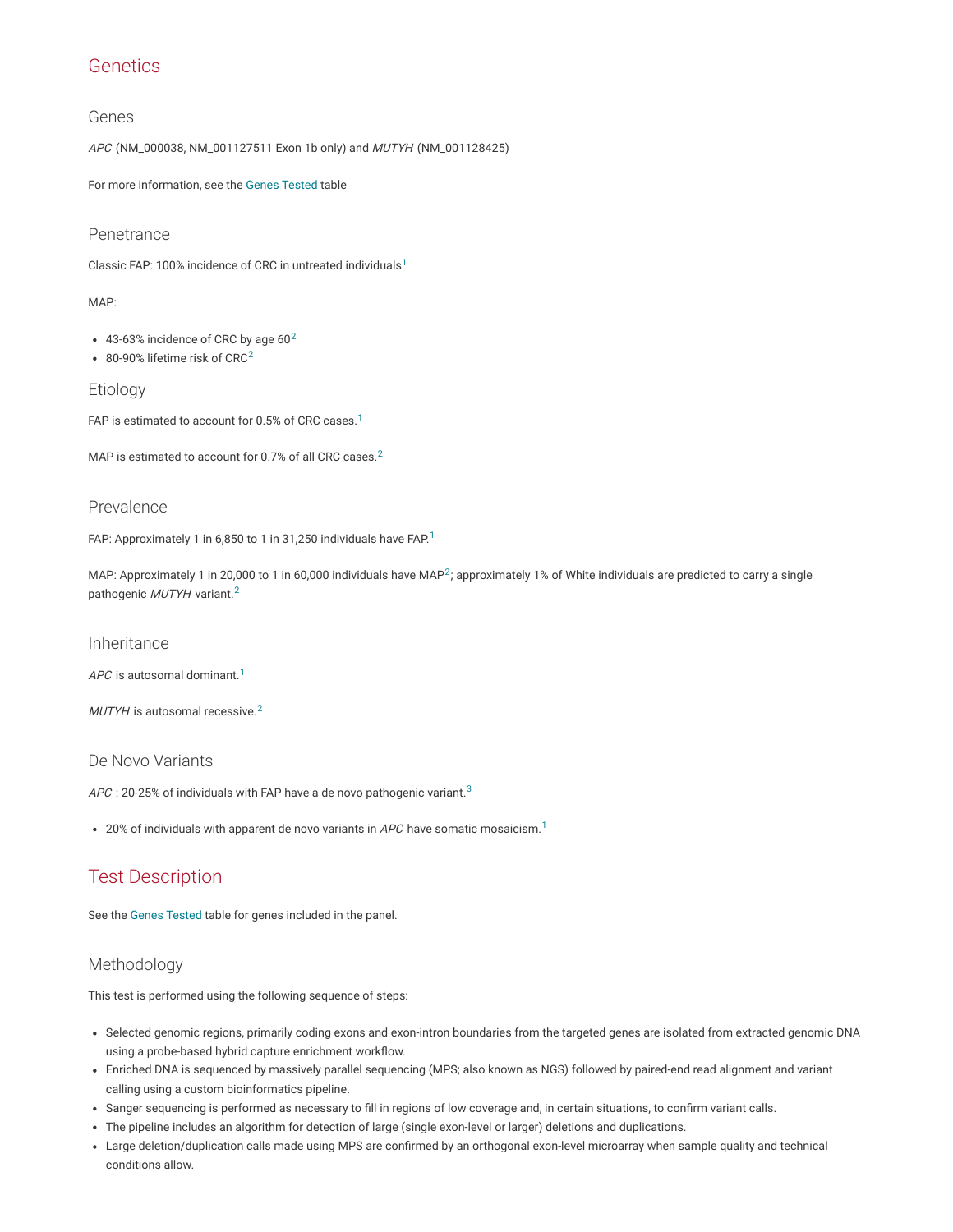### Clinical Sensitivity

Classic FAP: approximately 93% [4](#page-3-4)

- ≤90% of *APC* pathogenic variants detected by sequencing<sup>[1](#page-3-0)</sup>
- Approximately 8-12% of *APC* pathogenic variants detected by deletion/duplication testing<sup>[5](#page-4-0)[,6](#page-4-1)</sup>

Attenuated FAP: <30%<sup>[7](#page-4-2)</sup>

GAPPS: unknown [1](#page-3-0)

MAP:

- Approximately 99% of pathogenic MUTYH variants detected by full gene sequencing<sup>[2](#page-3-1)</sup>
- $\leq$  1% of pathogenic MUTYH variants detected by deletion/duplication analysis<sup>[2](#page-3-1)</sup>

## Analytical Sensitivity

| <b>Variant Class</b>                 | Analytical Sensitivity (PPA) Estimate <sup>a</sup> (%)<br>and 95% Credibility Region (%) | Analytical Specificity (NPA) (%) |
|--------------------------------------|------------------------------------------------------------------------------------------|----------------------------------|
| <b>SNVs</b>                          | $>99(96.9-99.4)$                                                                         | >99.9                            |
| Deletions 1-10 bpb                   | 93.8 (84.3-98.2)                                                                         | >99.9                            |
| Insertions 1-10 bpb                  | 94.8 (86.8-98.5)                                                                         | >99.9                            |
| Exon-level <sup>c</sup> Deletions    | 97.8 (90.3-99.8) [2 exons or larger]<br>62.5 (38.3-82.6) [single exon]                   | >99.9                            |
| Exon-level <sup>c</sup> Duplications | 83.3 (56.4-96.4) [3 exons or larger]                                                     | >99.9                            |

<sup>a</sup>Genes included on this test are a subset of a larger methods-based validation from which the PPA values are derived. These values do not apply to testing performed by multiplex ligation-dependent probe amplification (MLPA).

b<sub>Variants greater than 10 bp may be detected, but the analytical sensitivity may be reduced.</sub>

<sup>c</sup>In most cases, a single exon deletion or duplication is less than 450 bp and 3 exons span a genomic region larger than 700 bp.

bp, base pairs; NPA, negative percent agreement; PPA, positive percent agreement; SNVs, single nucleotide variants

# Testing Strategy

## Contraindications for Ordering

- Should not be ordered to detect somatic variants associated with malignancy as sensitivity for mosaic variants is low with methodology used for germline assays
- Individuals with hematologic malignancy and/or a previous allogenic bone marrow transplant should not undergo molecular genetic testing on peripheral blood specimen.
	- Testing of cultured fibroblasts is required for accurate interpretation of test results.
- When a relative has a previously identified pathogenic variant, see Familial Mutation, Targeted [Sequencing](http://ltd.aruplab.com/Tests/Pub/2001961) (2001961).

## **Results**

| Result   | Variant(s) Detected                                              | <b>Clinical Significance</b>                                  |
|----------|------------------------------------------------------------------|---------------------------------------------------------------|
| Positive | Single pathogenic variant in APC gene                            | Predictive of FAP or other APC-associated polyposis condition |
|          | Two pathogenic variants in MUTYH gene<br>on opposite chromosomes | Predictive of MAP                                             |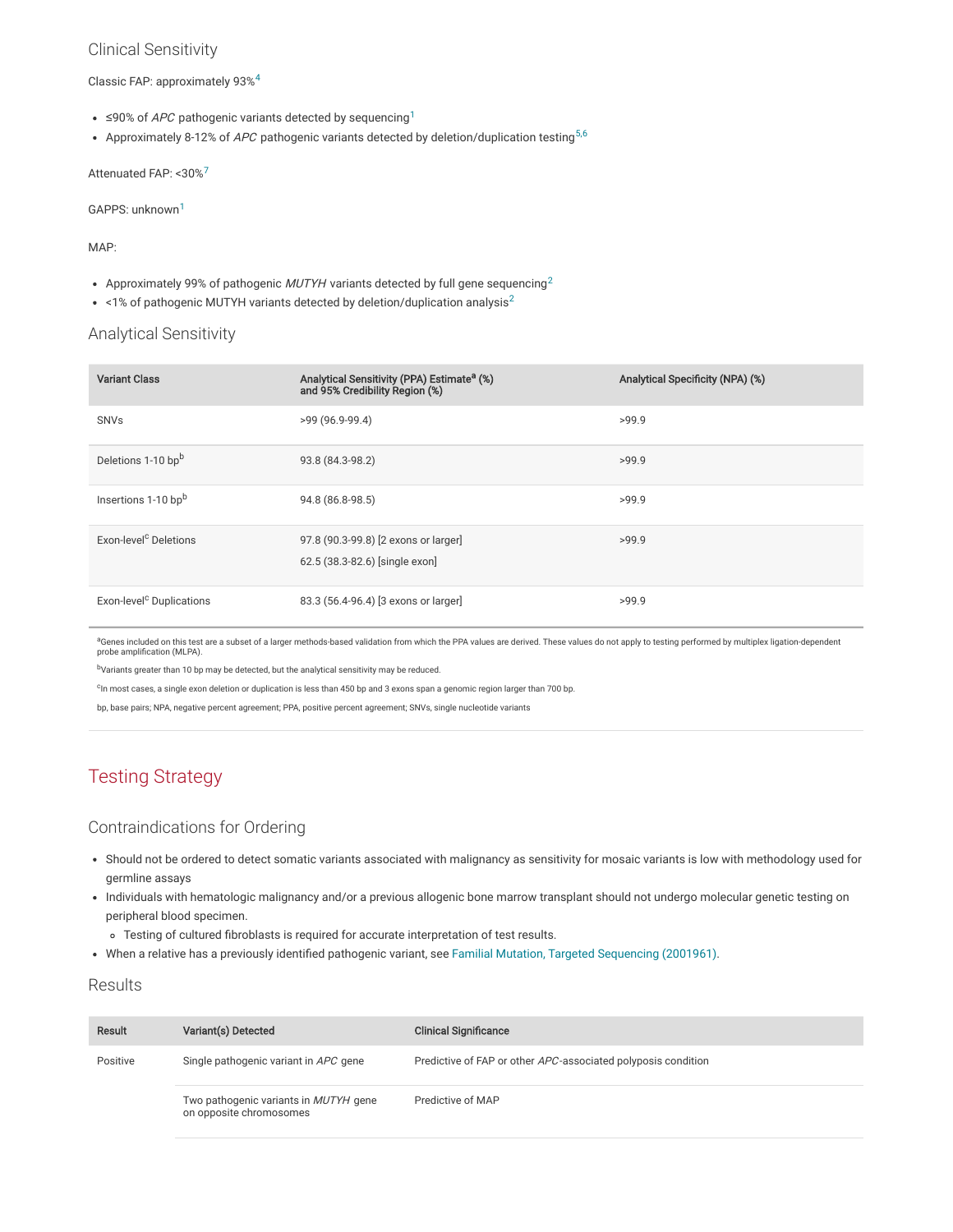| Result       | Variant(s) Detected                                    | <b>Clinical Significance</b>                                                                                                                                                                                                                                              |
|--------------|--------------------------------------------------------|---------------------------------------------------------------------------------------------------------------------------------------------------------------------------------------------------------------------------------------------------------------------------|
|              | Single pathogenic MUTYH variant                        | Individual is a carrier of MAP and may be affected if another unidentified pathogenic<br>MUTYH variant is present on the opposite chromosome<br>Possible increased risk for cancer has been associated with a single pathogenic MUTYH<br>variant, but is not well defined |
| Negative     | No pathogenic variants in either APC or<br>MUTYH gene  | Does not rule out FAP, other APC-associated polyposis conditions, or MAP                                                                                                                                                                                                  |
| Inconclusive | Variant of uncertain clinical significance<br>detected | Uncertain                                                                                                                                                                                                                                                                 |

### Limitations

- A negative result does not exclude a diagnosis of FAP or MAP.
- Diagnostic errors can occur due to rare sequence variations.
- Interpretation of this test result may be impacted if this patient has had an allogenic stem cell transplantation.
- The following will not be evaluated:
	- Variants outside the coding regions and intron-exon boundaries of targeted genes
	- Regulatory region and deep intronic variants
	- Breakpoints of large deletions/duplications
- The following may not be detected:
	- Deletions/duplications/insertions of any size by massively parallel sequencing
	- Large duplications less than 3 exons in size
	- Noncoding transcripts
	- Some variants due to technical limitations in the presence of pseudogenes, repetitive, or homologous regions
	- Low-level somatic variants

## <span id="page-3-2"></span>Genes Tested

| Gene         | <b>MIM</b><br><b>Number</b> | Disorder/Associated Cancer(s)/Tumor(s)                                                                                                          | Inheritance |
|--------------|-----------------------------|-------------------------------------------------------------------------------------------------------------------------------------------------|-------------|
| <b>APC</b>   | 611731                      | <b>FAP</b><br>AFAP<br><b>GAPPS</b><br>Associated cancer(s)/tumor(s): colorectal adenomas and cancer, duodenal adenomas and cancer, fundic gland | AD          |
|              |                             | polyps, osteomas, thyroid, pancreas, and others                                                                                                 |             |
| <b>MUTYH</b> | 604933                      | Associated cancer(s)/tumor(s): breast, <sup>a</sup> colorectal <sup>a</sup>                                                                     | AD          |
|              |                             | <b>MAP</b><br>Associated cancer(s)/tumor(s): colorectal adenomas and cancer, duodenal adenomas and cancer                                       | AR          |

a Association is suggested but not well-established at this time.

AD, autosomal dominant; AR, autosomal recessive

## References

- <span id="page-3-0"></span>1. Jasperson KW, Patel SG, Ahnen DJ. [APC-associated](https://www.ncbi.nlm.nih.gov/books/NBK1345/) polyposis conditions. In: Adam MP, Ardinger HH, Pagon RA, et al, eds. GeneReviews, University of Washington; 1993- 2021. [Last Update: Feb 2017; Accessed: Aug 2021]
- <span id="page-3-1"></span>2. Nielsen M, Infante E, Brand R. MUTYH [polyposis.](https://www.ncbi.nlm.nih.gov/books/NBK107219/) In: Adam MP, Ardinger HH, Pagon RA, et al, eds. GeneReviews: University of Washington; 1993-2021. [Updated: May 2021; Accessed: Aug 2021]
- <span id="page-3-3"></span>3. Bisgaard ML, Fenger K, Bülow S, et al. Familial [adenomatous](https://pubmed.ncbi.nlm.nih.gov/8199592/) polyposis (FAP): frequency, penetrance, and mutation rate. Hum Mutat. 1994;3(2):121-125.
- <span id="page-3-4"></span>4. Lagarde A, Rouleau E, Ferrari A, et al. Germline APC mutation spectrum derived from 863 genomic variations identified through a 15-year medical genetics service to French patients with FAP. J Med Genet . [2010;47\(10\):721-722.](https://www.ncbi.nlm.nih.gov/pubmed/20685668)